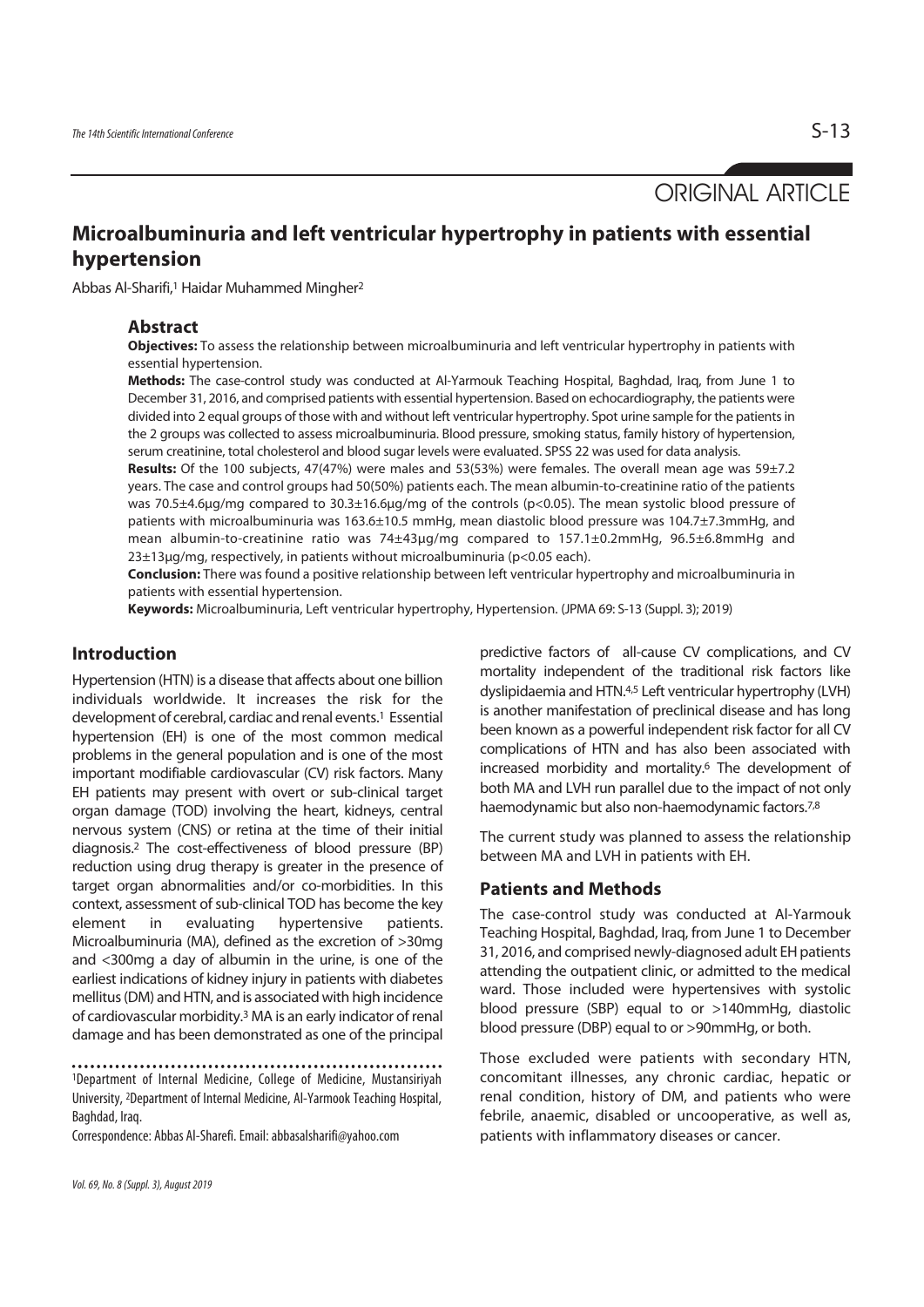After the participants provided informed consent, they were divided into 2 equal groups comprising those with and without LVH. The presence or absence of LVH was determined by echocardiogram (ECG) findings.

Demographic information collected included age, gender, smoking status and family history of HTN. Blood samples were drawn and evaluated for fasting blood glucose (FBG), serum creatinine, and total cholesterol (TC).

BP was measured with a mercury sphygmomanometer while the patients were in the sitting position, and the arms were positioned at the level of the heart. Two measurements were made at least 5 minutes apart. The average of the two values was taken as the baseline BP.

All ECGs were performed using ultrasonography machines (Vivid EQ and Philips CX50). Left ventricle (LV) mass, size of cardiac chambers, ejection fraction (EF) and shortening fraction were calculated, and the valves were examined. Pulse Doppler was done to estimate the E/A wave ratio of the mitral valve, while colour Doppler and tissue Doppler were also performed. All the measurements and views were obtained according to the recommendations of the American Society of Echocardiography.9,10

The LV mass was calculated in grams on the basis of ventricular septal thickness (VST), left ventricular internal dimension (LVID), and posterior wall thickness (PWT) using the formula<sup>11</sup>:

LV mass =  $0.80 \times 1.04$  [(VST  $\times$  LVID  $\times$  PWT) 3 - (LVID) 3] + 0.6.

A patient was considered to have LVH if the LV mass was

S-14 The 14th Scientific International Conference

>150g for women, and >200g for men.12

A random urine sample from each patient was tested for albumin and creatinine separately. After taking the sample, it was centrifuged for 7-10 minutes after which 0.02 ml of it was taken and was mixed with 1ml of a antiserum reagent and incubated for 5 minutes at 37.0 C~. The absorbance of the sample was measured at 623nm against the reagent blank, using a spectrophotometer. Next, 10 microliter of water and standard solution were used to measure the absorbance of the reagent blank and the standard respectively. The concentration of albumin was calculated by using the equation:

(A sample/a standard) $\times$  Concentration of standard= concentration of albumin.13

Urinary creatinine was determined by taking 0.2 ml from the centrifuged sample and mixing it with 10ml distilled water and putting in an autoanalyzer (Flexor ELITech) and noting down the result .

Finally, albumin-to-creatinine ratio (ACR) was calculated using the equation: ACR= urine albumin / urine creatinine. MA was defined as ACR ranging 30-300ug/mg.<sup>14</sup>

Data was analysed using SPSS 22 and Microsoft Excel. and was expressed as means  $\pm$  standard deviation (SD) as well as and frequencies and percentages. Chi-square test of significance of association was used to assess relations between categorical variable, while independent t-test was used to analyse the difference between the means of continuous variables. Level of significance was set at p<0.05.t.

### **Results**

Of the 100 subjects, 47(47%) were males and 53(53%)

| Table-1: Relationship between demographic, clinical, echocardiography, and laboratory results of the patients with essential hypertension and left ventricular hypertrophy (LVH). |         |    |                              |            |         |
|-----------------------------------------------------------------------------------------------------------------------------------------------------------------------------------|---------|----|------------------------------|------------|---------|
| Characteristics of the patients                                                                                                                                                   |         |    | Left ventricular hypertrophy |            | P value |
|                                                                                                                                                                                   |         |    | Yes                          | No         |         |
| Age                                                                                                                                                                               |         |    | 61.77                        | 57.46      | 0.003   |
| Sex                                                                                                                                                                               | Male    | 47 | 26(55.3%)                    | 21(44.7%)  | 0.897   |
|                                                                                                                                                                                   | Female  | 53 | 24(45.3%)                    | 29(54.7%)  |         |
| Smoking                                                                                                                                                                           | Present | 49 | 27(55.1%)                    | 22(44.9%)  | 0.028   |
|                                                                                                                                                                                   | Absent  | 51 | $17(33.3\%)$                 | 34(66.7%)  |         |
| Family history of essential hypertension                                                                                                                                          | Present | 47 | 20(42.6%)                    | 27(57.4%)  | 0.784   |
|                                                                                                                                                                                   | Absent  | 53 | 24(45.3%)                    | 29(54.7%)  |         |
| Systolic blood pressure (mmHg)                                                                                                                                                    |         |    | 164.34 10.9                  | 157.18.8   | < 0.001 |
| Diastolic blood pressure (mmHq)                                                                                                                                                   |         |    | 102.48.2                     | 98.87.8    | 0.028   |
| Ejection fraction%                                                                                                                                                                |         |    | 55.83.8                      | 58.84.6    | 0.001   |
| Serum cholesterol(mg/dl)                                                                                                                                                          |         |    | 195.3 24.7                   | 181.4 17.9 | 0.002   |
| FBG (mg/dl)                                                                                                                                                                       |         |    | 93.79                        | 90.27.8    | 0.043   |
| Serum creatinine (mg/dl)                                                                                                                                                          |         |    | 0.90.4                       | 0.80.3     | 0.042   |
| $ACR$ ( $q/mq$ )                                                                                                                                                                  |         |    | 70.54.6                      | 30.3 16.6  | < 0.001 |
| Microalbuminuria                                                                                                                                                                  |         |    | 31(64.5%)                    | 17(35.5)   | < 0.001 |

FBG: Fasting Blood Glucose ACR: Albumin Creatinine Ratio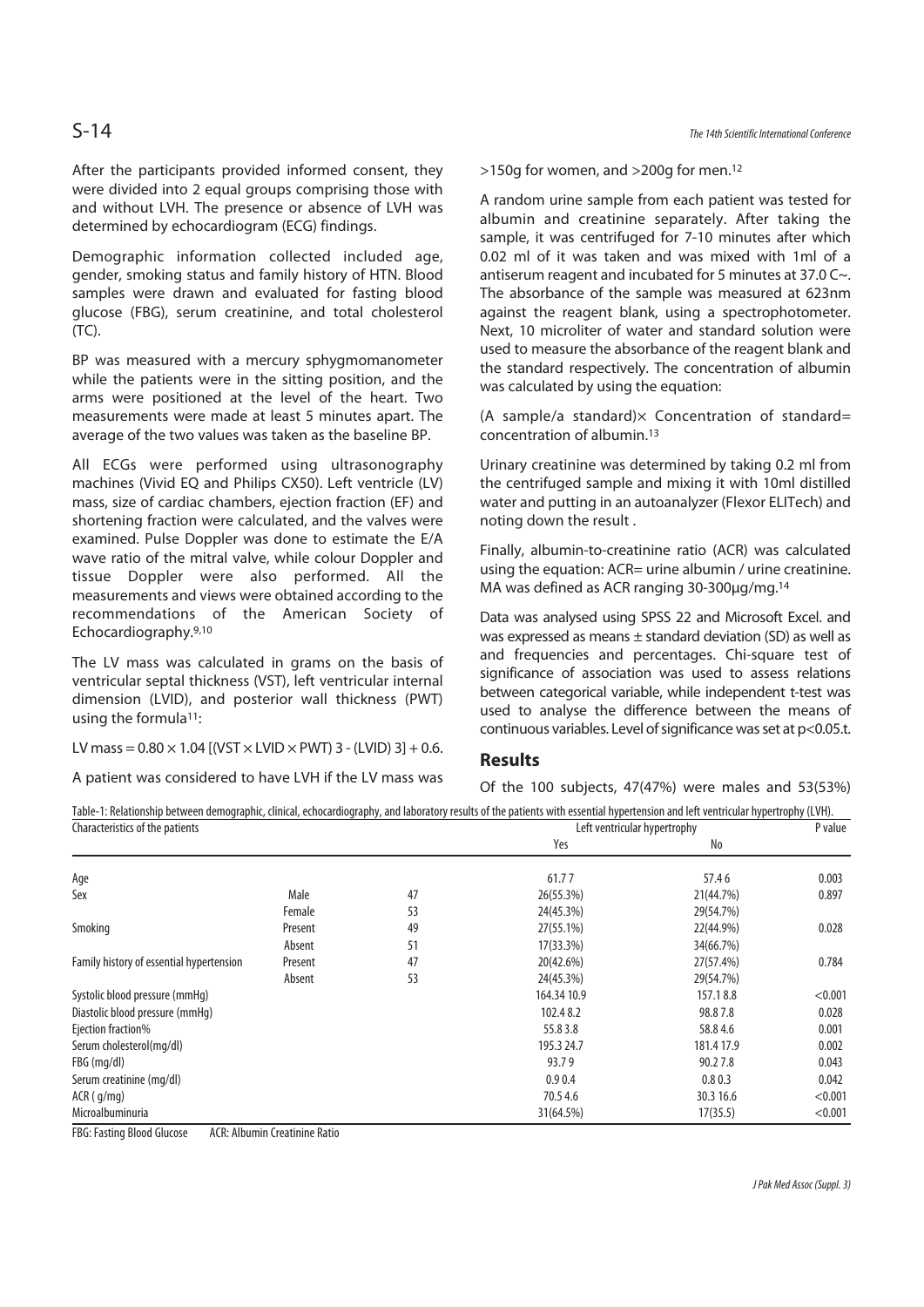## The 14th Scientific International Conference  $S-15$

|  |  | Table-2: Relationship between demographic and clinical characteristics of the patients and microalbuminuria. |
|--|--|--------------------------------------------------------------------------------------------------------------|
|  |  |                                                                                                              |

| Demographic and clinical characteristics | Microalbuminuria | P value    |         |
|------------------------------------------|------------------|------------|---------|
|                                          | Yes              | No         |         |
| Age (year)                               | 62.36            | 56.57      | < 0.001 |
| Systolic blood pressure (mmHg)           | 163.6 10.5       | 157.1.2    | 0.002   |
| Diastolic blood pressure (mmHg)          | 104.77.3         | 96.5 6.8   | < 0.001 |
| Serum cholesterol                        | 199.0 22.5       | 176.9 15.7 | < 0.001 |
| FBG                                      | 95.5 7.8         | 88.47.6    | < 0.001 |
| Serum creatinine(mg/dl)                  | 1.10.2           | 0.80.1     | < 0.001 |
| $ACR \mu q/mq$                           | 74 43            | 23 13      | < 0.001 |

FBG: Fasting Blood Glucose ACR: Albumin Creatinine Ratio

Table-3: Relationship between stages of hypertension and development of left ventricular hypertrophy (LVH) and microalbuminuria.

| Stages of hypertension | Left ventricular hypertrophy |           | Microalbuminuria |           |  |
|------------------------|------------------------------|-----------|------------------|-----------|--|
|                        | Yes                          | No        | Yes              | No        |  |
|                        |                              |           |                  |           |  |
|                        | 10(27%)                      | 27(73%)   | 10(27%)          | 27(73%)   |  |
| II                     | 23(51.1%)                    | 22(48.9%) | 24(53.3%)        | 21(46.7%) |  |
| $\parallel \parallel$  | $11(61.1\%)$                 | 7(38.9%)  | 14(77.8%)        | 4(22.2%)  |  |
| P value                | 0.025                        |           |                  | 0.001     |  |

were females. The overall mean age was 59±7.2 years. The case and control groups had 50(50%) patients each. Details of smoking status and family history of HTN as well as serum TC, creatinine and FBS values were noted for both groups (Table-1). Age was positively associated with LVH (p=0.003), while there was no relation between gender or family history of HTN with LVH (p>0.05). Mean SBP, DBP, FBG, TC, creatinine and ACR were higher in patients than in the controls (p<0.05).

Patients with MA had a mean age of 62.3±6 years, which was higher than of those without MA. Likewise, mean SBP, DBP, TC, FBG, creatinine and ACR values were higher in AM patients than those without MA (Table-2).

The relationship between HTN stage and MA was statistically significant (p=0.001) (Table-3).

#### **Discussion**

The study found that patients with EH and LVH had higher MA levels than patients without LVH. The other important finding is that MA prevalence higher in patients with HTN and LVH. This observational finding confirms the importance of MA as a risk factor for CV diseases, especially coronary artery disease (CAD).

Regarding the mean age of patients, it was 59±7.2 years which is compatible with other studies.15-18 With reference to the gender distribution, it was 47% male and 53% female which was also compatible with other studies,19,20 while it was incompatible with some others.15,17,18 The current study had 49 (49%) smokers which was consistent with some studies<sup>19,21</sup> and inconsistent with others.17,18 The current study had 49 (49%) patients with a positive family history of HTN. Again, this was in line with some studies<sup>19</sup> and in contrast with others.<sup>18,21</sup>

Indeed, the same was the case with all the other parameters, including mean SBP, DBPTC, FBG, Creatinine ACR, MA prevalence and and the relationship between MA and LVH.15-19,21,22

The limitation of the current study is its small sample size which cannot reflect the whole history of EH patients. Also, the study used an ordinary BP machine instead of opting for 24-hBP monitoring which is more accurate.

### **Conclusion**

There was a high prevalence of MA and LVH in patients with EH. Early detection of LVH can be treated by antihypertensive drugs in addition to lifestyle modification that can avoid or reduce HTN-related morbidity and mortality. Besides, MA showed comparable strength of association with LVH in patients with EH, showing a positive correlation between the two conditions. Predicting LVH via an easily obtainable laboratory test, such as MA, can be clinically useful.

**Disclaimer:** Nothing to declare

**Conflict of Interest:** The authors have no conflict of interests.

**Source of Funding:** Ministry of Health, Iraq.